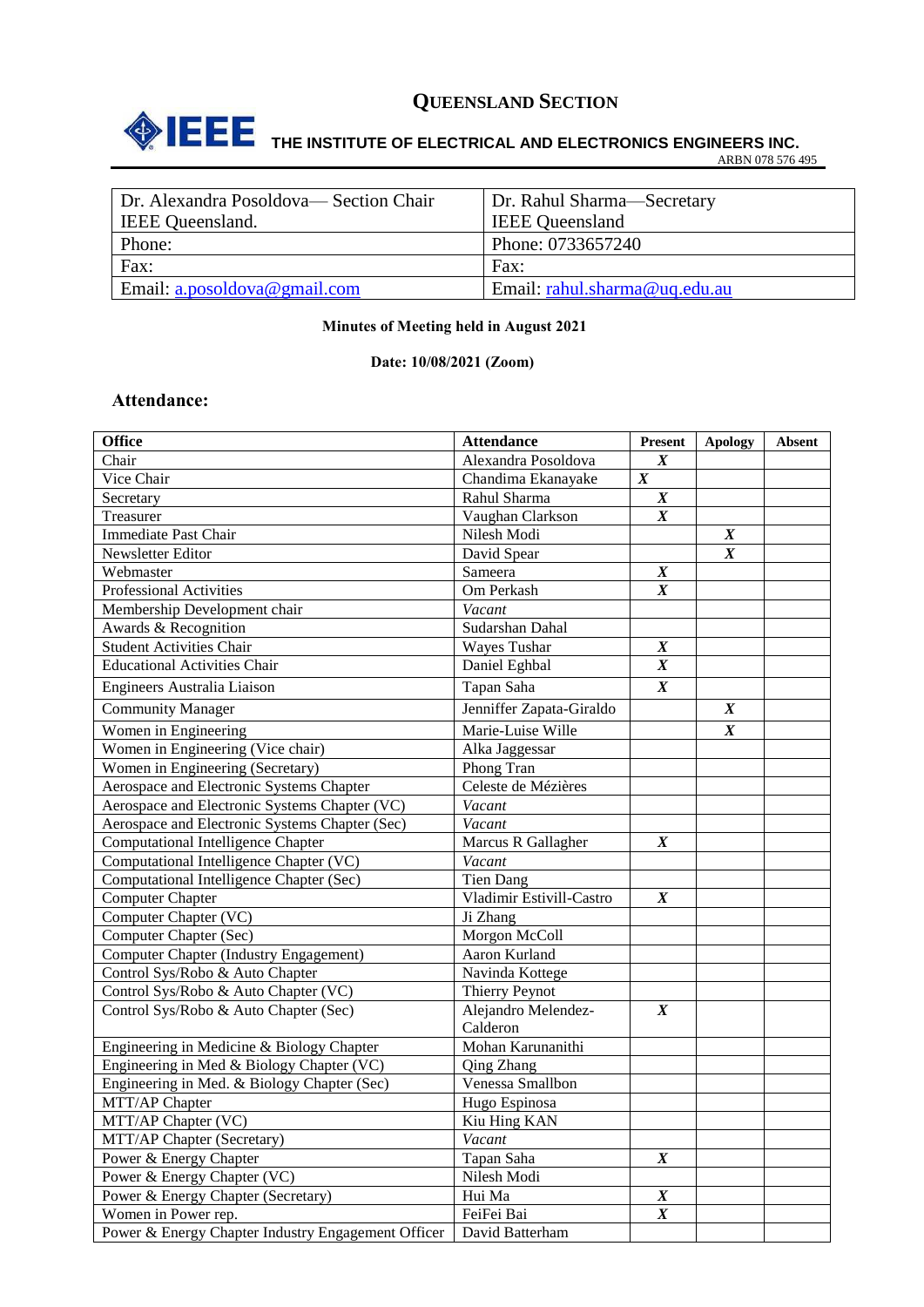

# **THE INSTITUTE OF ELECTRICAL AND ELECTRONICS ENGINEERS INC.**

ARBN 078 576 495

| Power and Energy Chapter (Student rep)      | Vacant                   |                  |                  |  |
|---------------------------------------------|--------------------------|------------------|------------------|--|
| Signal Pro & Comms Chapter                  | <b>Andy Ferris</b>       |                  |                  |  |
| Signal Pro & Comms Chapter (VC)             | Megan Dawson             |                  |                  |  |
| Signal Pro & Comms Chapter (Sec)            | Vacant                   |                  |                  |  |
| IA/IE/PEL Chair                             | Junwei Lu                |                  |                  |  |
| <b>IA/IE/PEL VC</b>                         | Firuz Zare               |                  |                  |  |
| IA/IE/PEL Treasurer                         | Mahinda Vilathgamuwa     |                  |                  |  |
| IA/IE/PEL Secretary                         | Farzad Farajizadeh       |                  |                  |  |
| Blockchain and IoT Chair                    | <b>Matthew Hutchins</b>  | $\boldsymbol{X}$ |                  |  |
| Blockchain and IoT VC                       | Vacant                   |                  |                  |  |
| Blockchain and IoT Secretary                | Vacant                   |                  |                  |  |
| Young Professionals Chair                   | Jenniffer Zapata-Giraldo |                  | $\boldsymbol{X}$ |  |
| Young Professionals (VC)                    | Phong Tran               |                  |                  |  |
| Young Professionals (Sec)                   | Ben John                 |                  |                  |  |
| <b>Student Counsellor QUT</b>               | Ghavameddin              |                  |                  |  |
|                                             | Nourbakhsh               |                  |                  |  |
| <b>Student Counsellor UQ</b>                | Ruifeng (Richard) Yan    |                  |                  |  |
| <b>Student Counsellor GU-GC</b>             | Stephen So               |                  | $\boldsymbol{X}$ |  |
| Student Counsellor GU-Nathan                | Sascha Stegen            |                  |                  |  |
| <b>Student Counsellor USQ</b>               |                          |                  |                  |  |
| Student Counsellor CQU - Brisbane           |                          |                  |                  |  |
| Student Counsellor CQU - Rockhampton        | Preethi Chandra          |                  |                  |  |
| <b>UQ Student Branch Chair</b>              | Wendi Ma                 | $\boldsymbol{X}$ |                  |  |
| <b>UQ Student Branch Vice Chair</b>         |                          |                  |                  |  |
| UQ IEEE PES Student Branch Chair            | Xin Zhong                |                  |                  |  |
| UQ IEEE PES Student Branch Vice Chair       | <b>Anupam Dixit</b>      |                  |                  |  |
| <b>UQ IEEE PES Student Branch Secretary</b> | David Amoateng           |                  |                  |  |
| UQ IEEE PES Student Branch Treasurer        | Jiakang Yang             |                  |                  |  |
| <b>OUT</b> Student Branch Chair             | Alex Makieieva           |                  |                  |  |
| <b>QUT Student Branch Vice Chair</b>        | Amin Mokaribolhassan     |                  |                  |  |
| <b>QUT Student Branch Secretary</b>         | Shaetrun Pathmanathan    | $\boldsymbol{X}$ |                  |  |
| Griffith Student Branch Chair (GC)          | Jodi Gagner              |                  |                  |  |
| Griffith Student Branch Vice Chair (GC)     | <b>Richard Jensen</b>    |                  |                  |  |
| <b>IEEE HKN Mu Kappa Chapter</b>            | <b>Joel Bulow</b>        |                  |                  |  |
| Life Members Chair                          | <b>Ed Palmer</b>         | $\boldsymbol{X}$ |                  |  |
| <b>Section Historian</b>                    | Om Perkash               | $\overline{X}$   |                  |  |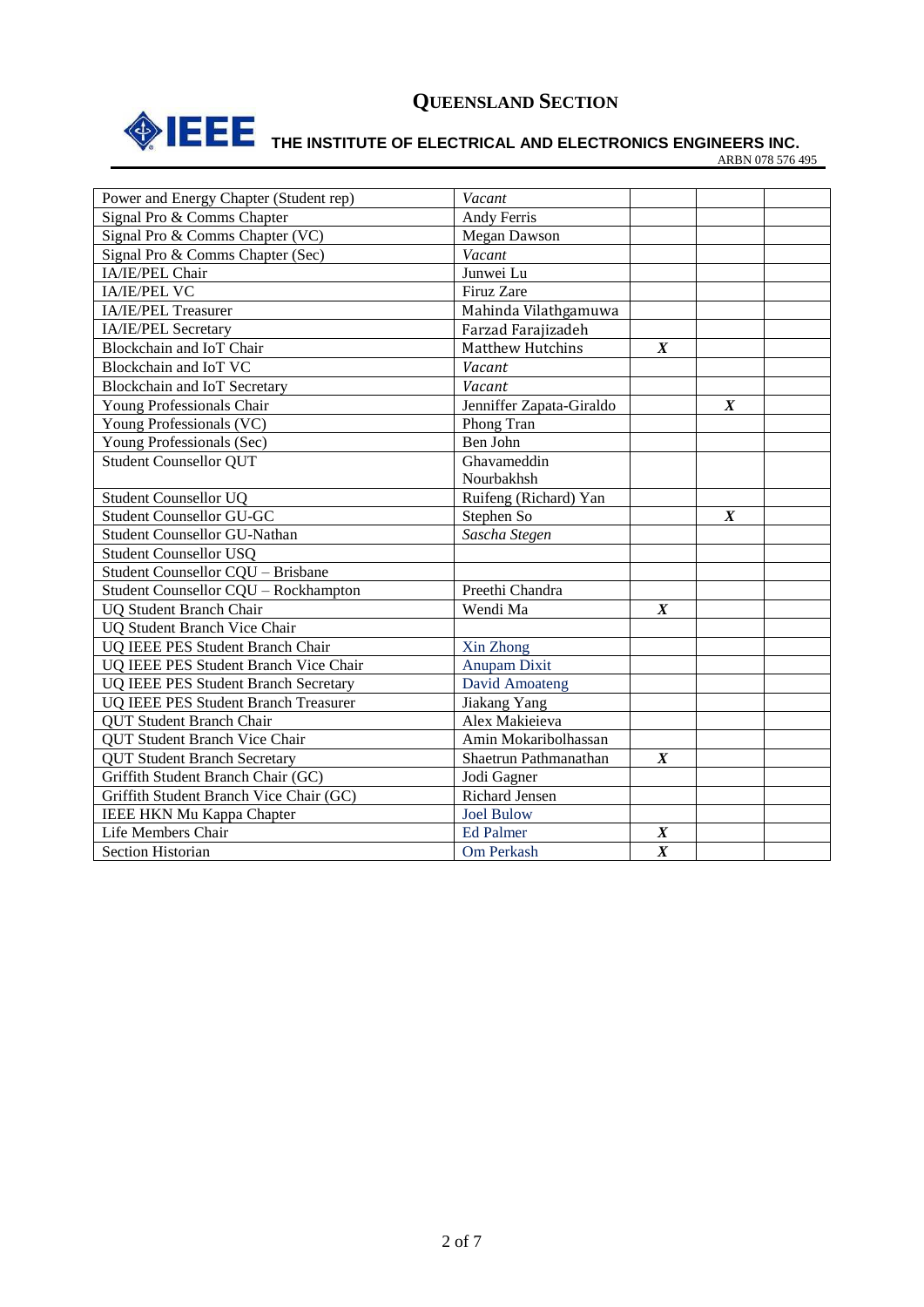

#### **THE INSTITUTE OF ELECTRICAL AND ELECTRONICS ENGINEERS INC.**

ARBN 078 576 495

- **1. Attendance and apologies.** As noted.
- **2. Confirmation of agenda.** Agenda confirmed.
- **3. Acceptance of minutes of the last meeting.**  Proposer – Alexandra, Second: Om (June minutes), Tapan (July minutes)
- **4. Business arising from the last meeting.**

As noted in the Action list.

## **5. Reports from the Section committee:**

- **5.1 Chair**
	- Discussion held about the IEEE Day plan and venue. BCEC and UQ venue possibilities considered. Chandima and Tapan advised that UQ stringent process to establish COVID safe plan. General consensus that better to opt for a commercial venue.

**Motion:** To approve the budget of \$3,520 to hold the IEEE Day at BCEC. **Proposer:** Alexandra **Second:** Om

- Alexandra encourages the committee members to consider nominations for next year and plan for appropriate transition plans as needed.
- **5.2 Vice Chair**
	- Chandima provides an update on the AGM planning. Suggest BCEC as the appropriate venue at this stage and discusses options about for the keynote speaker and dates.
	- AGM date selection: 19/11/2021

**ACTION ITEM 2021 08 01:** Om to send a list of venue recommendations to Chandima

**ACTION ITEM 2021\_08\_02:** Chandima to obtain quotations for AGM to discuss during the September meeting

**ACTION ITEM 2021\_08\_03:** Committee members to send suggestion for AGM speaker and entertainment to Chandima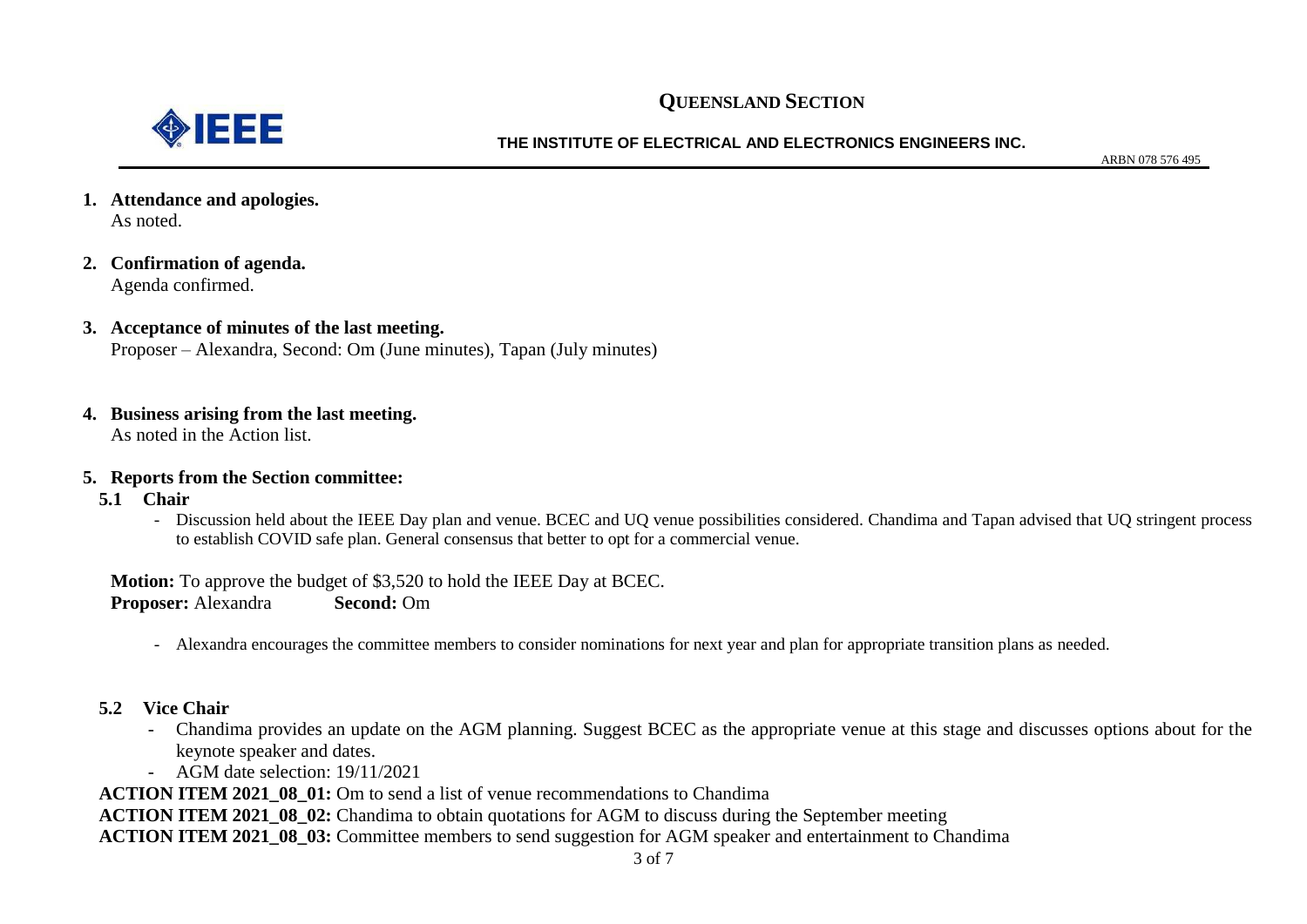

**THE INSTITUTE OF ELECTRICAL AND ELECTRONICS ENGINEERS INC.**

ARBN 078 576 495

- **5.3 Secretary**
- **5.4 Treasurer:**
- **5.5 Newletter Editor:**
- **5.6 Awards and Recognitions**
- **5.7 Professional Activities**
- **5.8 Student Activities**
- **5.9 Membership Development**
- **5.10 Educational Activities**
- **5.11 Engineers Australa liaison**
- 5.12 **Webmaster**
- **6. Student Chapter Activities**
	- **6.1 UQ**
	- **6.2 UQ PES:**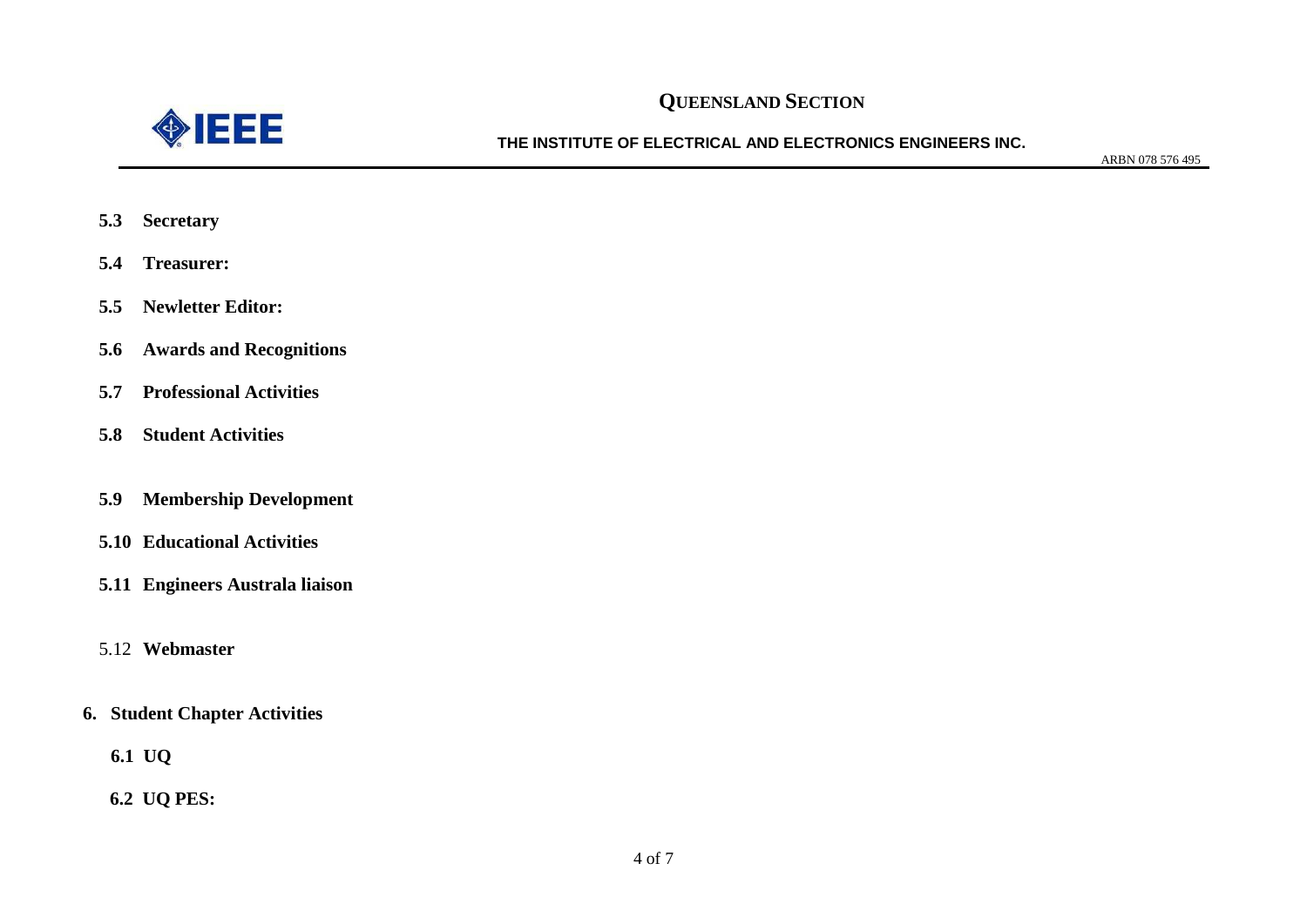

## **THE INSTITUTE OF ELECTRICAL AND ELECTRONICS ENGINEERS INC.**

ARBN 078 576 495

## **6.3 QUT**

- A crash course on Australian Electricity Market to be held on 27 August.
- **6.4 GU (Nathan)**

**6.5 GU (GC):**

**6.6 CQU (Brisbane)**

**6.7 USQ**

- **7. Chapter and Affinity Group reports and plans for 2019 7.1 Aerospace and Electronic Systems:** 
	- **7.3 Computational Intelligence**
	- **7.4 Computer Society:**
	- **7.5 Control Systems/Robotics & Automation**
	- **7.6 Engineering in Medicine & Biology:**
	- **7.7 Microwave Theory & Techniques/Antennas & Propagation:**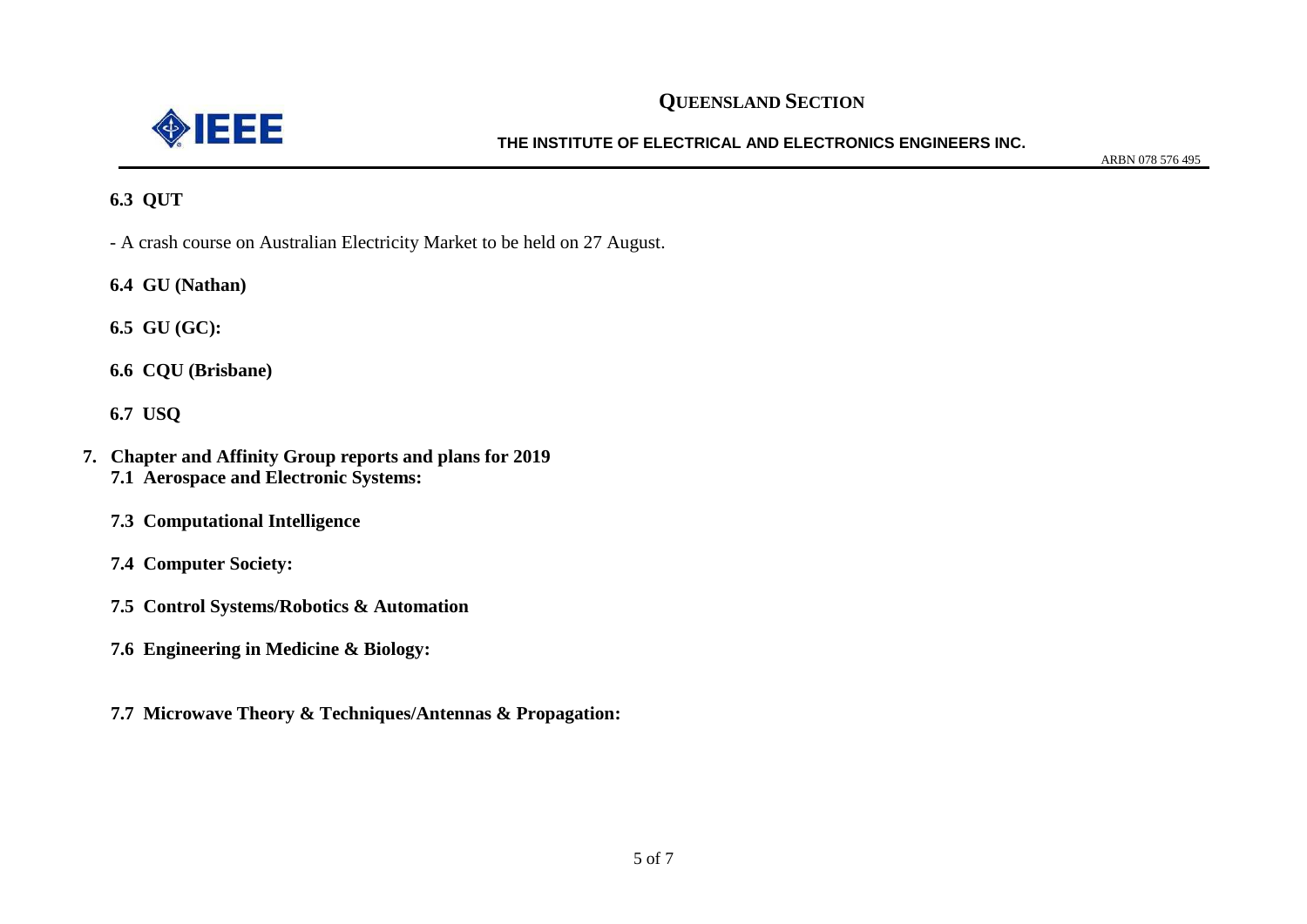

#### **THE INSTITUTE OF ELECTRICAL AND ELECTRONICS ENGINEERS INC.**

ARBN 078 576 495

#### **7.8 Power & Energy/DEIS Joint Chapter:**

Tapan provides an update about the upcoming IEEE ISGT conference. The conference will run on hybrid mode. The number of submissions is approaching the expected number.

**7.9 Power Electronic/Industrial Electronics/ Industry Applications**

**7.10 Signal Processing/Communications**

### **7.11 Young Professionals:**

#### **7.13 Women In Engineering:**

WIE is hosting an event in August via zoom about DIY 3D printing. vTools event and enotice and newsletter advertisement has been done.

## **7.14 IEEE HKN Mu Kappa Chapter**

## **7.15 Blockchain IoT:**

## **7.16 Life Members**

8. Any other business:

9. Next meeting: September 14<sup>th</sup>